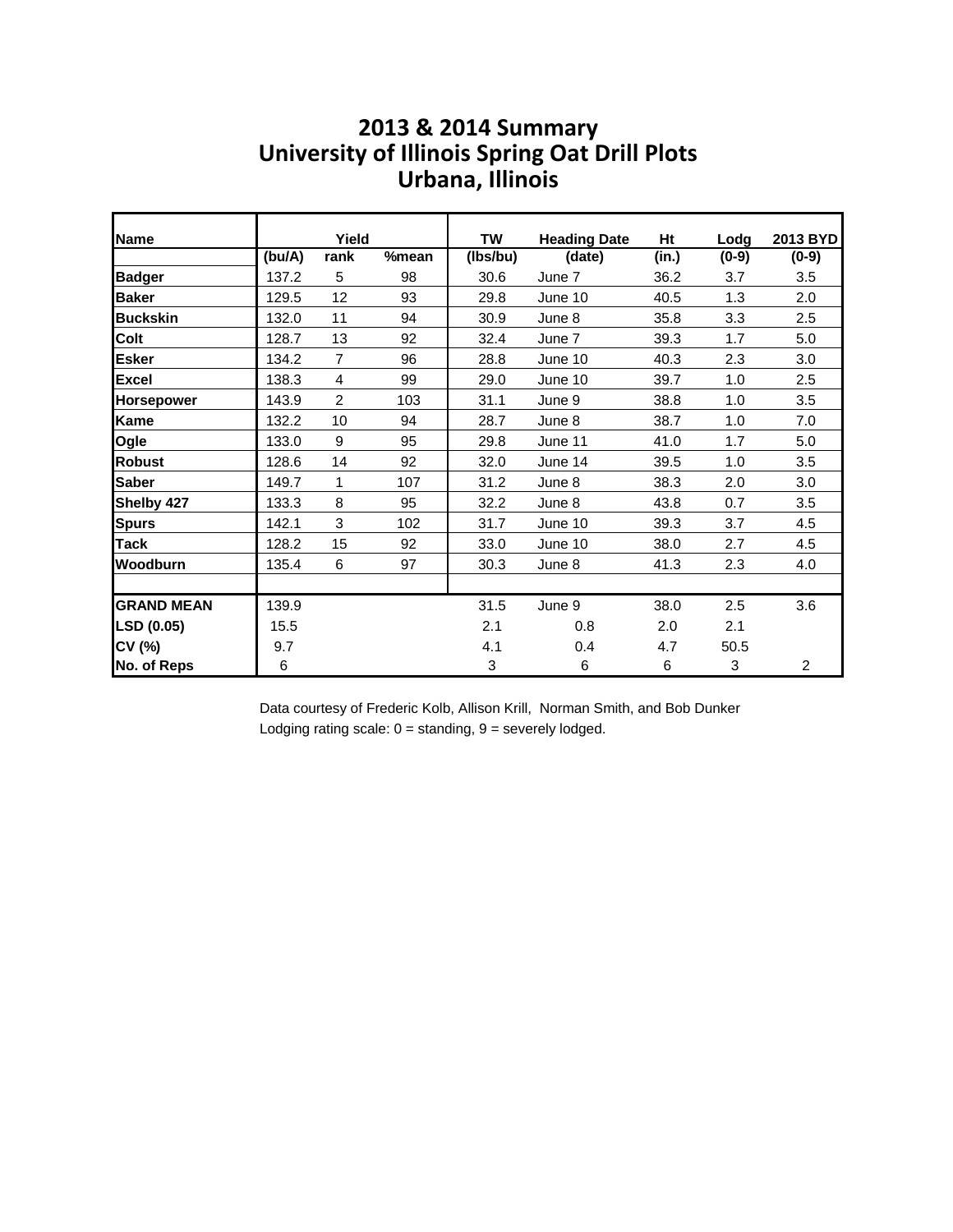# **2013 & 2014 Summary University of Illinois Spring Oat Drill Plots DeKalb, Illinois**

| <b>Name</b>       |        | Yield          |       | <b>TW</b> | $\overline{Ht}$ | Lodg    |
|-------------------|--------|----------------|-------|-----------|-----------------|---------|
|                   | (bu/A) | rank           | %mean | (lbs/bu)  | (in.)           | $(0-9)$ |
| <b>Badger</b>     | 120.4  | 10             | 96    | 30.1      | 32.3            | 2.2     |
| <b>Baker</b>      | 140.5  | 1              | 112   | 31.6      | 37.7            | 2.7     |
| <b>Buckskin</b>   | 122.7  | 9              | 98    | 31.5      | 33.0            | 3.5     |
| Colt              | 115.1  | 12             | 92    | 32.9      | 36.0            | 4.2     |
| <b>Esker</b>      | 125.6  | 7              | 100   | 30.0      | 35.7            | 2.7     |
| <b>Excel</b>      | 123.3  | 8              | 98    | 28.6      | 37.3            | 4.0     |
| Horsepower        | 130.6  | 3              | 104   | 32.0      | 35.3            | 1.5     |
| Kame              | 112.6  | 13             | 90    | 27.1      | 35.5            | 3.8     |
| Ogle              | 125.9  | 6              | 100   | 28.8      | 37.0            | 3.3     |
| <b>Robust</b>     | 110.7  | 14             | 88    | 28.8      | 35.0            | 3.3     |
| <b>Saber</b>      | 130.9  | $\overline{2}$ | 104   | 31.9      | 36.0            | 3.0     |
| Shelby 427        | 126.6  | 4              | 101   | 34.2      | 38.7            | 1.5     |
| <b>Spurs</b>      | 125.9  | 5              | 100   | 32.0      | 34.7            | 2.2     |
| Tack              | 109.0  | 15             | 87    | 33.8      | 36.3            | 3.5     |
| Woodburn          | 115.4  | 11             | 92    | 30.8      | 37.0            | 3.5     |
|                   |        |                |       |           |                 |         |
| <b>GRAND MEAN</b> | 125.5  |                |       | 31.5      | 34.88           | 2.9     |
| LSD (0.05)        | 12.4   |                |       | 1.9       | 2               | 1.2     |
| CV (%)            | 8.7    |                |       | 3.8       | 3.6             | 35.6    |
| No. of Reps       | 6      |                |       | 3         | 3               | 6       |

Data courtesy of Frederic Kolb, Allison Krill, Norman Smith, Greg Steckel, and David Lindgren.

Lodging rating scale:  $0 =$  standing,  $9 =$  severely lodged.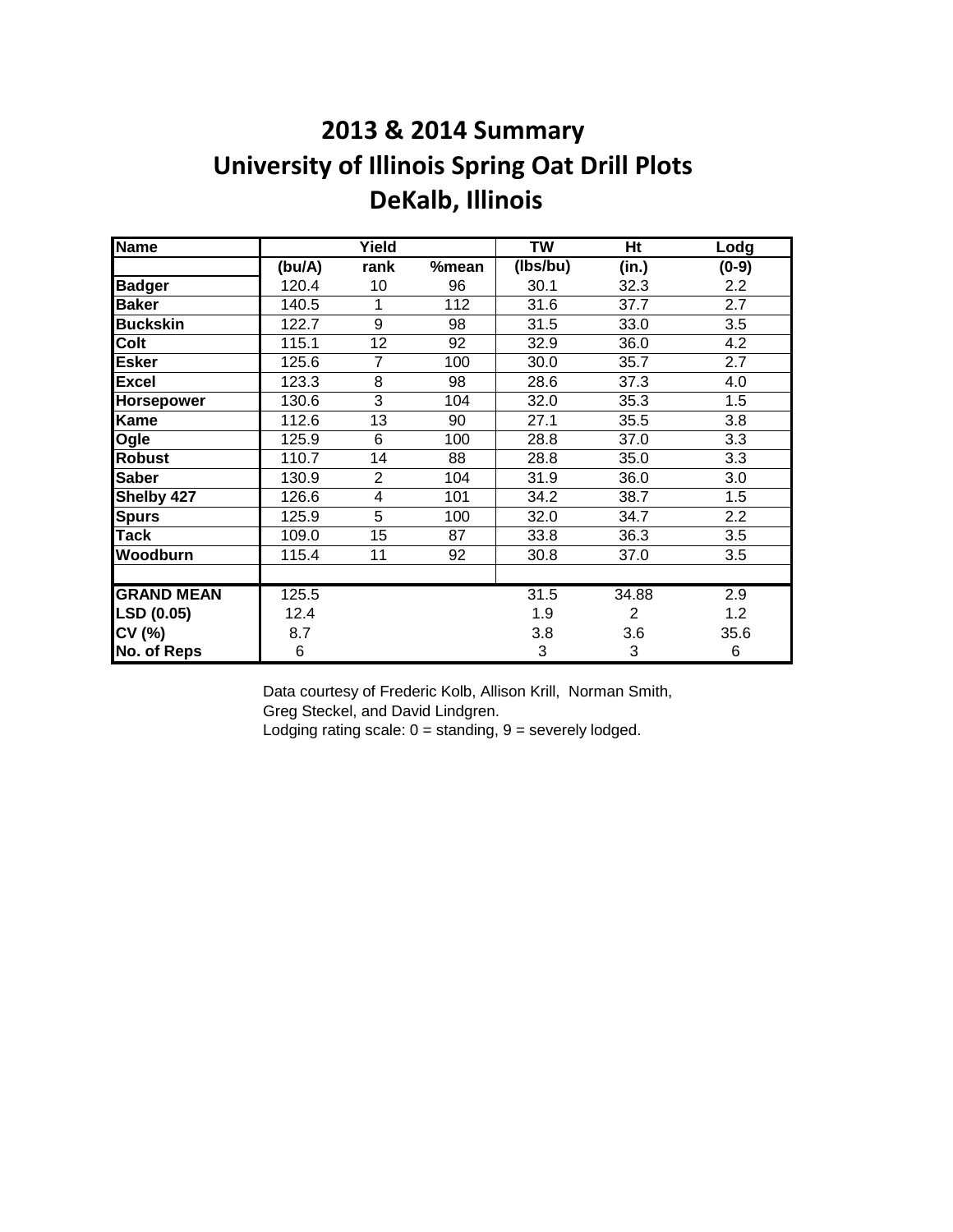### **2013 & 2014**

# **University of Illinois Spring Oat Drill Plots Monmouth, Illinois**

|                   |         |                |       |                | <b>Heading</b> |       |         |
|-------------------|---------|----------------|-------|----------------|----------------|-------|---------|
| <b>Name</b>       |         | Yield          |       | <b>TW</b>      | <b>Date</b>    | Ht    | Lodg    |
|                   | (bu/A)  | rank           | %mean | (Ibs/bu)       | (date)         | (in.) | $(0-9)$ |
| <b>Badger</b>     | 128.1   | 12             | 91    | 28.5           | June 16        | 33.2  | 3.7     |
| <b>Baker</b>      | 144.0   | 4              | 102   | 32.0           | June 19        | 37.2  | 3.3     |
| <b>Buckskin</b>   | 156.6   | $\overline{2}$ | 111   | 32.5           | June 18        | 31.2  | 2.5     |
| Colt              | 135.9   | 8              | 96    | 33.5           | Juen 17        | 33.8  | 1.8     |
| Esker             | 142.5   | 5              | 101   | 32.5           | June 21        | 36.3  | 3.0     |
| <b>Excel</b>      | 158.9   | 1              | 113   | 31.0           | June 19        | 36.5  | 2.0     |
| Horsepower        | 129.9   | 10             | 92    | 32.0           | June 19        | 34.3  | 2.0     |
| Kame              | 117.9   | 15             | 84    | 28.0           | June 18        | 34.2  | 1.8     |
| Ogle              | 126.6   | 14             | 90    | 30.5           | June 19        | 35.2  | 1.8     |
| <b>Robust</b>     | 126.9   | 13             | 90    | 32.0           | June 24        | 36.2  | 1.2     |
| <b>Saber</b>      | 144.8   | 3              | 103   | 30.0           | June 18        | 32.7  | 1.5     |
| Shelby 427        | 128.4   | 11             | 91    | 32.5           | June 17        | 36.8  | 1.3     |
| <b>Spurs</b>      | 138.9   | 6              | 99    | 31.0           | June 21        | 34.3  | 2.0     |
| <b>Tack</b>       | 130.2   | 9              | 92    | 31.5           | June 20        | 35.0  | 1.7     |
| Woodburn          | 137.2   | 7              | 97    | 31.5           | June 17        | 36.0  | 2.0     |
|                   |         |                |       |                |                |       |         |
| <b>GRAND MEAN</b> | 140.9   |                |       | 31.8           | June 18        | 33.5  | 1.9     |
| LSD (0.05)        | 16.5    |                |       | n/a            | 1.3            | 1.9   | 0.9     |
| CV (%)            | 10.2    |                |       | n/a            | 0.68           | 5.0   | 42.7    |
| No. of Reps       | $\,6\,$ |                |       | $\overline{2}$ | 6              | 6.0   | 6       |

Data courtesy of Frederic Kolb, Allison Krill, Norman Smith, Brian Mansfield, Lodging rating scale:  $0 =$  standing,  $9 =$  severely lodged.